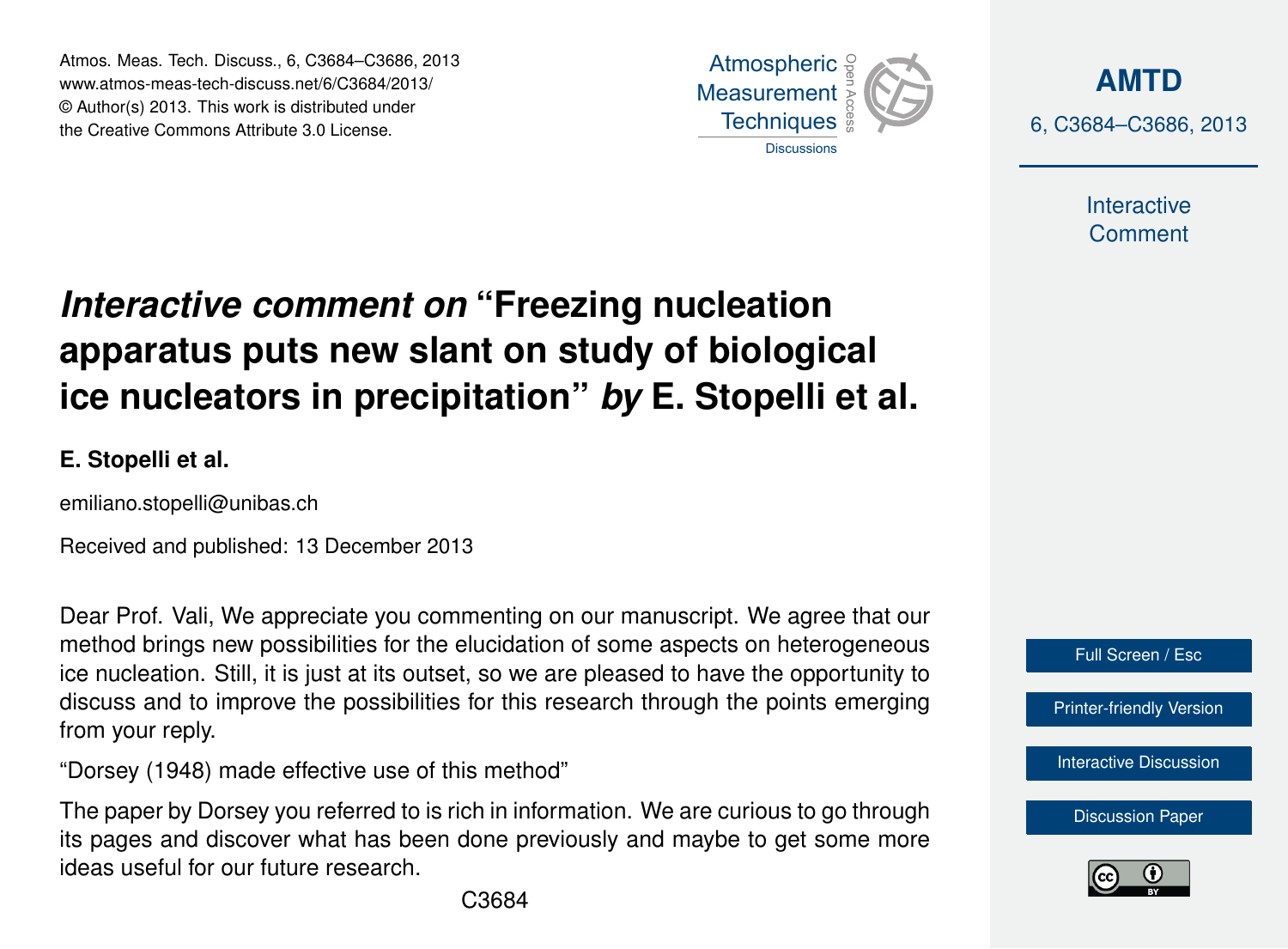"The heading "effect of storage" doesn't do justice to that. On the other hand, the interpretation offered for those changes requires more proof."

The expression you used "evolution of a sample" is indeed a better description for the changes we observed during storage of samples. We will change the heading of that section in the final version of the paper. Regarding the results observed from the storage of samples at low temperatures, we are currently working to get more evidence on this aspect. First of all, we are trying to understand whether also different kinds of INA substances (soil, pure clay, fungal spores, snomax) show that behavior or if it is only living bacteria. If this is the case, then we could say it is part of a cellular activity.

"In Fig. 4, it would be useful to be able to trace which samples move up to higher temperatures." "Did any of the samples from the -4 to -5 group move to colder temperatures?"

Specifically on Fig. 4 it is a nice possibility to underline which samples move up to higher temperatures and follow whether they move to colder temperatures over time. We are working on the improvement of this figure, to better underline the dynamics of tubes. Generally speaking, the two behaviors (decrease and increase of activity) are present at the same time, so some samples starting at -4◦C moved down to -10◦C and vice versa. The study of pure substances may help to clarify some aspects related to these different dynamics.

"The loss of activity after two dilutions in two of the samples and in two more after three dilutions is troubling. It isn't easy to think of explanations for these losses and the authors didn't offer one."

The loss of INA during dilution and repeated freezing is in effect problematic. We are working to set up an efficient method for the optimization of progressive dilution steps. To date, we cannot provide a specific explanation, but we think that the loss may be due either to an incomplete recovery of all particles present in a tube or to the manipulating conditions destroying the ice nucleation active site. We could insert a consideration **[AMTD](http://www.atmos-meas-tech-discuss.net)**

6, C3684–C3686, 2013

**Interactive Comment** 

Full Screen / Esc

[Printer-friendly Version](http://www.atmos-meas-tech-discuss.net/6/C3684/2013/amtd-6-C3684-2013-print.pdf)

[Interactive Discussion](http://www.atmos-meas-tech-discuss.net/6/9163/2013/amtd-6-9163-2013-discussion.html)

[Discussion Paper](http://www.atmos-meas-tech-discuss.net/6/9163/2013/amtd-6-9163-2013.pdf)